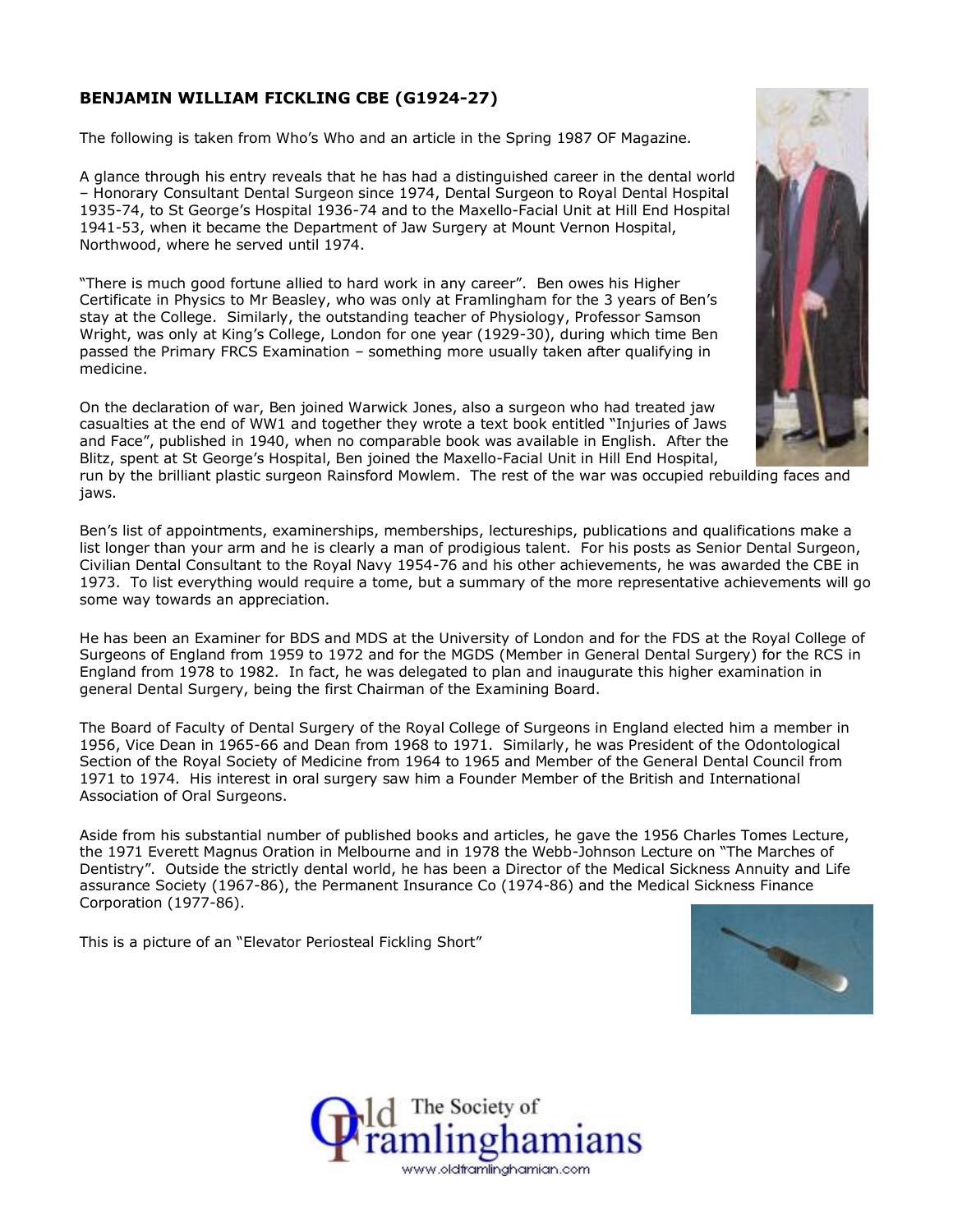He was born on 14 July 1909 and died on 27 January 2007 at the age of 97. The following is an obituary we published at the time

*With his father and uncle both Old Framlinghamians and dental surgeons Ben must have been destined from an early age to follow in their footsteps, with much assistance from the physics teaching of Mr. Beasley at Framlingham. He studied dentistry and medicine as a combined course at the Royal Dental and St George's Hospital where he later progressed to senior status. Initially he worked with his father at his surgery in Sloane Street but having passed a primary fellowship of the Royal College of Surgeons before his 21st birthday he went on to a final fellowship in 1937 after studying for a time in Vienna.* 

*On the declaration of war, Ben joined Warwick Jones, also a surgeon who had treated jaw casualties at the end*  of WW1, and together they wrote a text book entitled "Injuries of the Jaws and Face", published in 1940, when *no comparable book was available in English. After the blitz, spent at St. George's Hospital, Ben joined the Maxello-Facial Unit in Hill End Hospital, run by the brilliant plastic surgeon Rainsford Mowlem. The rest of the war was spent rebuilding faces and jaws. This later became the Department of Dental Surgery at Mount Vernon Surgery where he served until 1974.*

To list Ben's appointments, achievements and talents would be impossible in the space available but he has *been an examiner in Dental Surgery at London University and the Royal College of Surgeons, Dean of the Faculty of Dental Surgery at the Royal College of Surgeons and President of the Odontological Section of the Royal College of Medicine. For his posts as Senior Dental Surgeon, Civilian Dental Consultant to the Royal Navy and his other achievements he was awarded the CBE in 1973. Above all else probably his greatest influence*  was as an educator and technical innovator and some of his instruments are still in use today. He was one of *the first to use antibiotics for dentistry initially during the war when his only access to them was by draining the dregs used in other applications.*

*When he died in January 2007 he was the 2nd oldest living OF.* 

**1:** [Fickling BW.](http://www.ncbi.nlm.nih.gov/entrez/query.fcgi?db=pubmed&cmd=Retrieve&dopt=AbstractPlus&list_uids=348009&query_hl=2&itool=pubmed_docsum)

ш

Listed below are just some of the articles/papers I have found written by him :-

| $1.$ FICKHIIIg DW.                                                                                                                                                                             |
|------------------------------------------------------------------------------------------------------------------------------------------------------------------------------------------------|
| Webb-Johnson lecture, 1978. The marches of dentistry.<br>Ann R Coll Surg Engl. 1978 May;60(3):182-91. No abstract available.<br>PMID: 348009 [PubMed - indexed for MEDLINE]                    |
| 2. Fickling BW, Boyes J.                                                                                                                                                                       |
| 'No end to talk about'. Personal recollections of the late William Warwick James.<br>Br Dent J. 1975 Mar 4;138(5):181-7. No abstract available.<br>PMID: 123752 [PubMed - indexed for MEDLINE] |
| 3. Fickling BW.                                                                                                                                                                                |
| By dentistry out of surgery-the birth of a specialty.<br>Aust Dent J. 1972 Jun; 17(3): 178-87. No abstract available.<br>PMID: 4562979 [PubMed - indexed for MEDLINE]                          |
| 4: Hayward AF, Fickling BW, Lucas RB.                                                                                                                                                          |
| An electron microscope study of a pigmented tumour of the jaw of infants.<br>Br J Cancer. 1969 Dec; 23(4): 702-8. No abstract available.<br>PMID: 5367330 [PubMed - indexed for MEDLINE]       |
| The Society of                                                                                                                                                                                 |

www.oldframlinghamian.com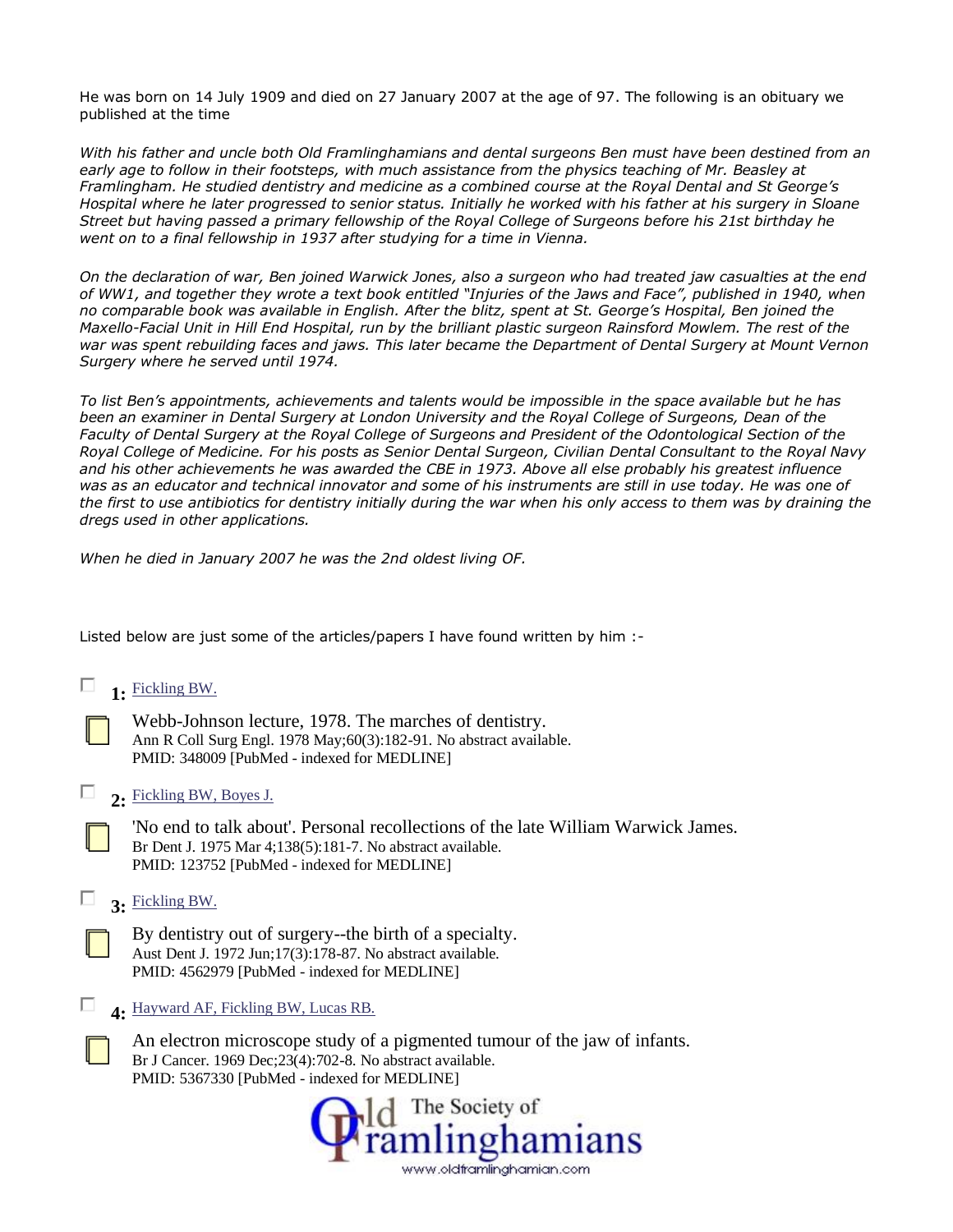| 5: Fickling BW.                                                                                                                                                                       |  |  |  |  |  |
|---------------------------------------------------------------------------------------------------------------------------------------------------------------------------------------|--|--|--|--|--|
| Dental disease and the maxillary sinus.<br>Br Dent J. 1968 Jun 18;124(12):570-1. No abstract available.<br>PMID: 5239917 [PubMed - indexed for MEDLINE]                               |  |  |  |  |  |
| 6: Fickling BW.                                                                                                                                                                       |  |  |  |  |  |
| The present status of treatment for osteomyelitis.<br>Trans Int Conf Oral Surg. 1967;:250-4. No abstract available.<br>PMID: 5237069 [PubMed - indexed for MEDLINE]                   |  |  |  |  |  |
| L.<br>7: Fickling BW.                                                                                                                                                                 |  |  |  |  |  |
| Cysts of the jaw: a long-term survey of types and treatment.<br>Proc R Soc Med. 1965 Nov;58(11 Part 1):847-54. No abstract available.<br>PMID: 5851522 [PubMed - indexed for MEDLINE] |  |  |  |  |  |
| 8: FICKLING BW.                                                                                                                                                                       |  |  |  |  |  |
| SURGICAL EMERGENCIES IN DENTAL PRACTICE.<br>Br Dent J. 1965 Feb 2;118:111-22. No abstract available.<br>PMID: 14238643 [PubMed - indexed for MEDLINE]                                 |  |  |  |  |  |
| 9. FICKLING BW.                                                                                                                                                                       |  |  |  |  |  |
| LONG-TERM TREATMENT FOR FACIAL INJURIES.<br>J Oral Surg Anesth Hosp Dent Serv. 1964 Mar; 22:142-6. No abstract available.<br>PMID: 14130147 [PubMed - indexed for MEDLINE]            |  |  |  |  |  |
| 10: FICKLING BW.                                                                                                                                                                      |  |  |  |  |  |
| Oral surgery involving the maxillary sinus.<br>Ann R Coll Surg Engl. 1957 Jan; 20(1): 13-35. No abstract available.<br>PMID: 13395273 [PubMed - indexed for MEDLINE]                  |  |  |  |  |  |
| 11: FICKLING BW.                                                                                                                                                                      |  |  |  |  |  |
| Haemorrhagic bone cyst.<br>Proc R Soc Med. 1955 Nov; 48(11): 988-9. No abstract available.<br>PMID: 13280707 [PubMed - OLDMEDLINE]                                                    |  |  |  |  |  |
| 12: FICKLING BW.                                                                                                                                                                      |  |  |  |  |  |
| Complex composite odontome of mandible.<br>Proc R Soc Med. 1953 Oct;46(10):870. No abstract available.<br>PMID: 13112211 [PubMed - OLDMEDLINE]                                        |  |  |  |  |  |
| 13: FICKLING BW, LUCAS RB.                                                                                                                                                            |  |  |  |  |  |
| Peripheral fibro-osteoma of mandible.<br>Proc R Soc Med. 1953 Oct;46(10):870. No abstract available.<br>PMID: 13112210 [PubMed - OLDMEDLINE]                                          |  |  |  |  |  |
| 14: MCWHIRTER R, FITZGIBBON GM, SHANKS W, FICKLING BW.                                                                                                                                |  |  |  |  |  |
| The Society of<br>ramlinghamians<br>www.oldframlinghamian.com                                                                                                                         |  |  |  |  |  |